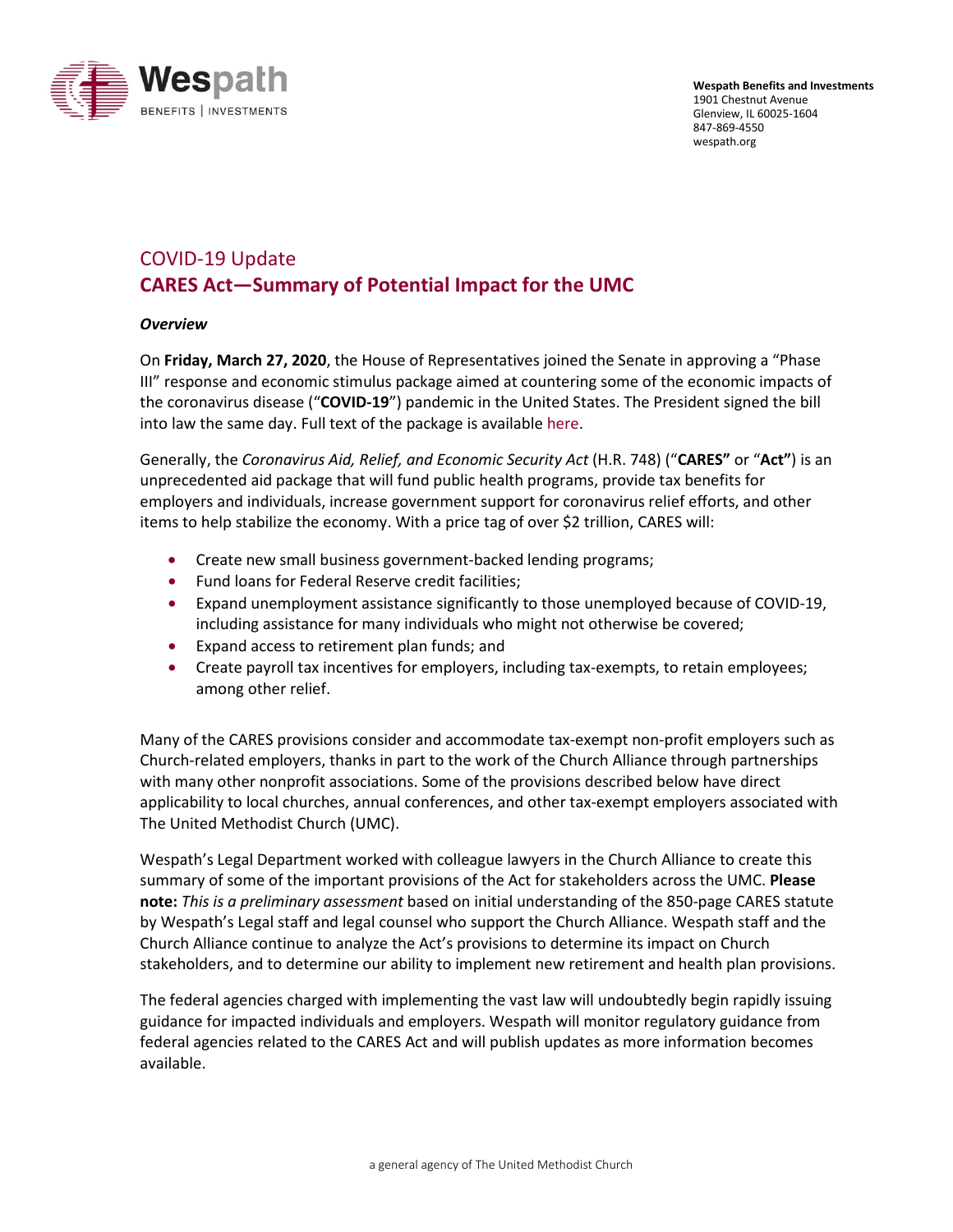### *Preliminary Summary*

#### **ASSISTANCE FOR INDIVIDUALS**

#### **Rebate Payments**

The CARES Act includes "recovery rebate" payments of \$1,200 for single tax filers and \$2,400 for married-filing-jointly ("MFJ") tax filers—plus \$500 per qualifying dependent child under age 17.

- These government payments to individuals phase out for higher earners: beginning at \$75,000 in taxable income (single filers) and \$150,000 in taxable income (MFJ taxpayers).
- The rebates apply to tax filers and certain non-tax filers, including Social Security recipients.

### **Expanded Unemployment Benefits**

*Pandemic Unemployment Assistance Program (PUAP)—*CARES creates a temporary Pandemic Unemployment Assistance program ("**PUAP**") to provide payment to individuals not traditionally eligible for unemployment benefits and who are unable to work as a direct result of COVID-19. The Act also provides enhanced benefits for *all* workers eligible for unemployment. Unlike the **[Families](https://www.wespath.org/wespath.org/media/Coronavirus/FFCRA-3-23-2020.pdf)  [First Coronavirus Response Act](https://www.wespath.org/wespath.org/media/Coronavirus/FFCRA-3-23-2020.pdf)** ("**FFCRA**"), which only applies to employers with fewer than 500 employees (including many local churches), the many provisions of the CARES Act apply to *all employers regardless of size*.

Unemployment benefits are state-based programs. Eligibility criteria, benefits amounts and funding (taxes or premiums) depend on each state's guidelines. Generally, unemployment compensation benefits replace about one-third to one-half of wages. A list of the state programs and benefits can be found at **<https://oui.doleta.gov/unemploy/content/sigpros/2020-2029/January2020.pdf>**.

CARES expands and enhances the unemployment benefits available under state programs:

- Expands the availability of benefits to individuals who are not covered by a state program;
- Extends the time period for state benefits up to 39 weeks in total (expiring December 31, 2020);
- Provides for an additional \$600 weekly payment available for up to four months (expiring July 31, 2020)— temporarily allowing for a higher rate for low-wage workers; and
- Adds a short-term compensation benefit for workers who have not been laid off but whose employment and wages have been reduced due to COVID-19.

#### *Eligibility of Workers for Non-Profits and Religious Organizations*

CARES extends coverage to workers who *typically would not qualify for regular unemployment benefits under state or federal law* but become unemployed or cannot find work due to COVID-19*.* This expanded eligibility includes individuals who are: self-employed, seeking part-time employment (if permitted under state law), do not have sufficient work history, or are independent contractors. An Unemployment Insurance Explainer on the CARES Act prepared by the House Ways and Means Republican staff on March 20, 2020, suggests that employees of churches and other religious institutions are also eligible under this expanded eligibility, as described below: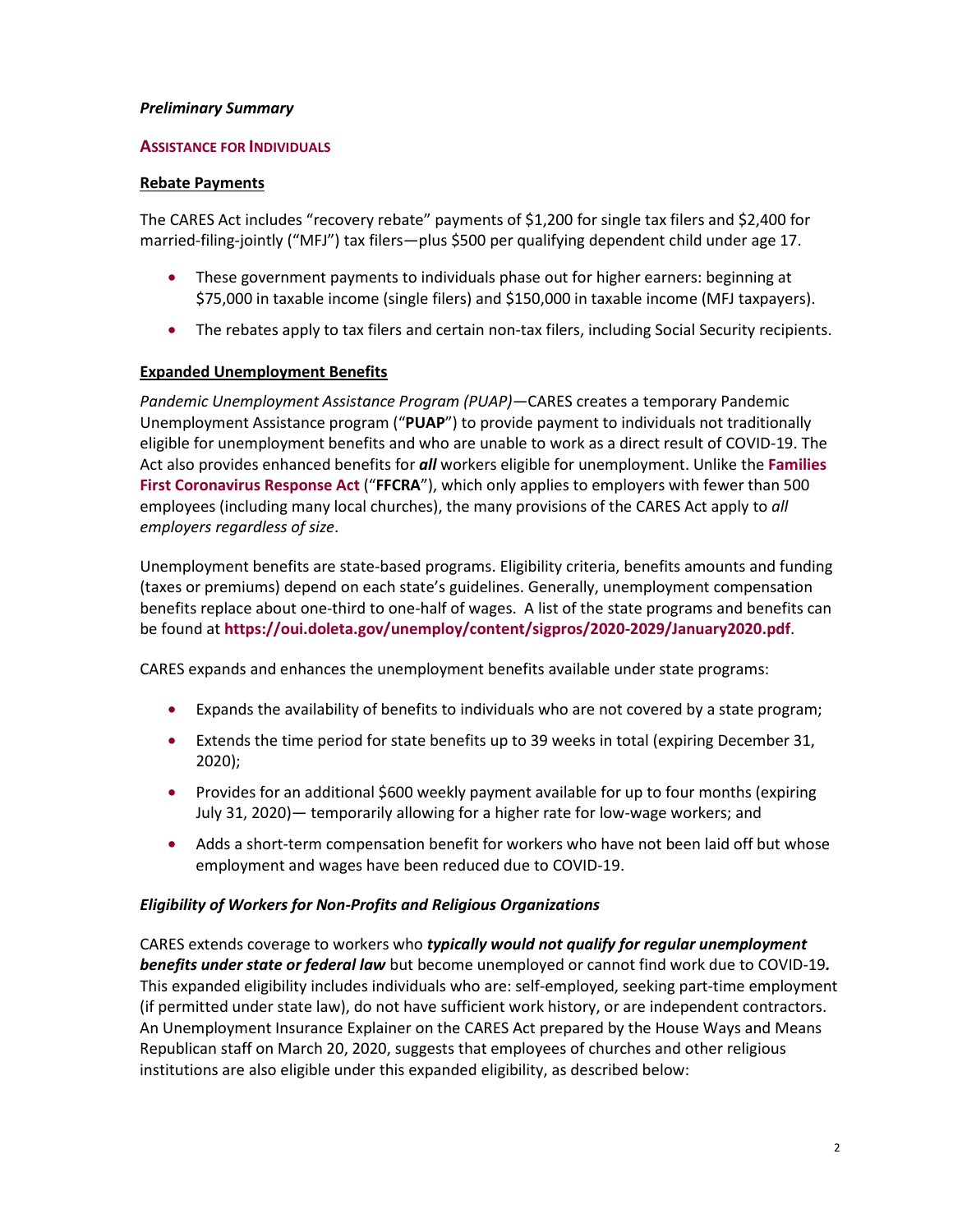#### **"Are self-employed and independent contractors eligible?**

Yes. Self-employed and independent contractors, like gig workers and Uber drivers, are eligible for Pandemic Unemployment Assistance. *This also covers workers laid off from churches and religious institutions who may not be eligible under the State's program."*  (Emphasis added.)

**Background for employers:** Religious employer eligibility for traditional unemployment benefits varies by state. In many states, non-profit organizations, including religious organizations, may elect to participate in the state program and pay the unemployment compensation taxes or to be self-insured for unemployment benefits (typically making contributions through the state system once an employee is eligible for benefits). In other states, religious organizations are exempt from the state program. CARES appears to include church and other non-profit employers under its pandemic unemployment benefits.

• *Uncertainty Remains for Religious and Non-profit Employers:* While the CARES Act provides coverage for unemployed workers of such organizations, how the states will administer the benefits for these workers *will depend on each state*. Annual conferences or other UMC employers with employees in more than one state will need to understand the rules in each applicable state. State governments will have to work to accommodate these expansions of programs, develop rules and create new application processes; the non-profit community will have to be patient as states adjust.

To determine how to apply for benefits in a state, the U.S. Department of Labor maintains a website with information on each state at **[https://www.careeronestop.org/WorkerReEmployment/UnemploymentBenefits/unempl](https://www.careeronestop.org/WorkerReEmployment/UnemploymentBenefits/unemployment-benefits.aspx) [oyment-benefits.aspx](https://www.careeronestop.org/WorkerReEmployment/UnemploymentBenefits/unemployment-benefits.aspx)**.

- *Employers' Share of Unemployment Benefits:* For non-profits that would normally be selfinsured for unemployment benefits (typically making contributions through the state system once an employee is eligible for benefits), they would only be responsible for paying 50% of the unemployment benefits their employees collect as opposed to 100%.
	- The CARES Act provides that the federal government will reimburse the state for the remaining 50% of those benefits. Employees at these organizations will also be eligible for the additional \$600 per week benefit under the **PUAP**. After the first 26 weeks of the employee's benefits expire under regular state unemployment laws, an employee of these non-profits would become eligible for the expanded benefits (13 additional weeks) under the **PUAP**.

While employees of other non-profit organizations and religious organizations that would normally be exempt from state unemployment requirements are instead covered immediately by the PUAP under the CARES Act, it is yet to be seen how states will administer those provisions or how long it will take to process the claims of such newly eligible unemployed workers.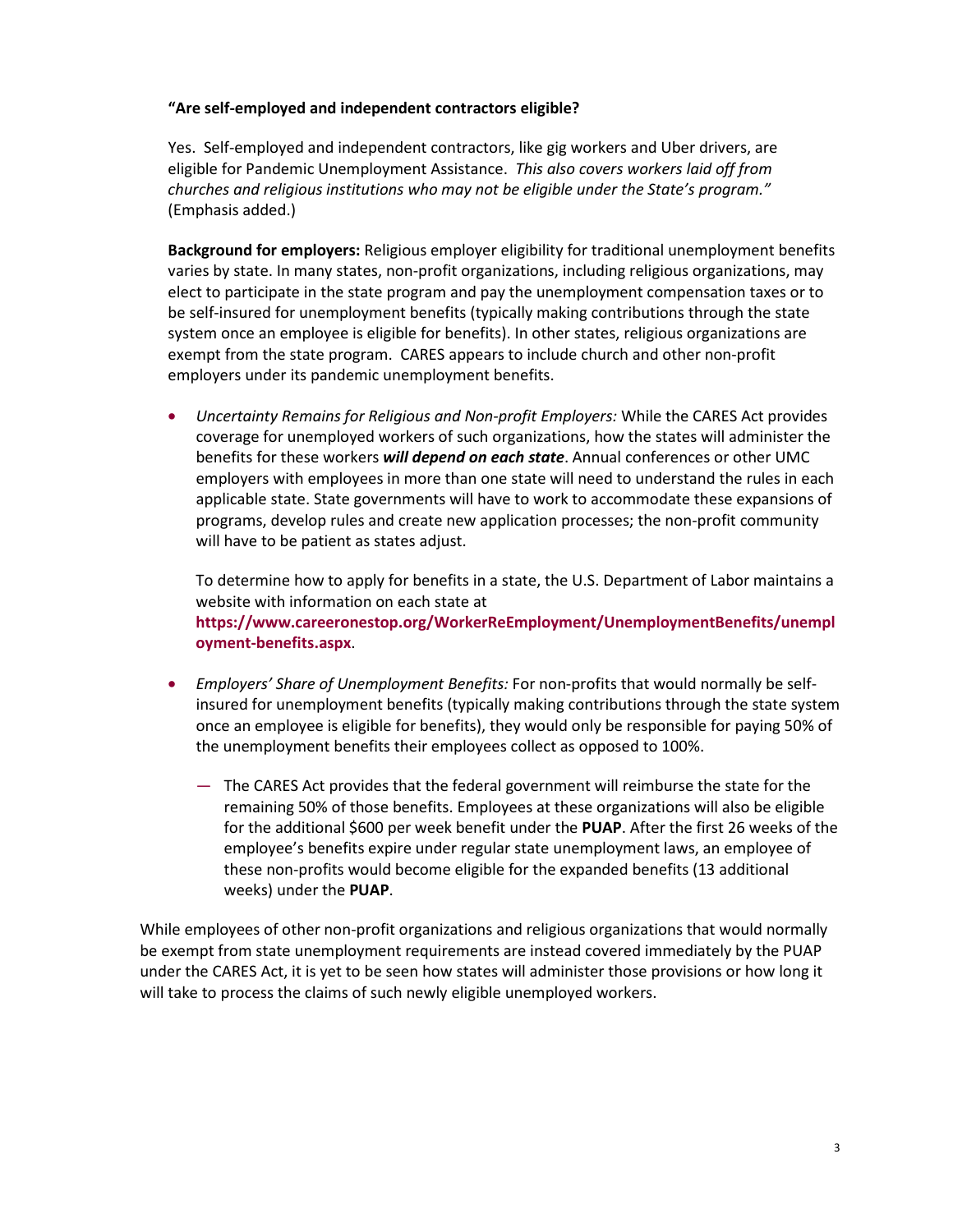### *Eligible Individuals*

In addition to the above-mentioned requirements, covered individuals are those who are unemployed, partially unemployed, or unable to work because of any of these reasons:

- They have tested positive for COVID-19 or are experiencing symptoms of COVID-19 and are seeking a medical diagnosis.
- A member of their household has been diagnosed with COVID-19.
- They are providing care for a family or household member who has been diagnosed with COVID-19.
- A child or other person in the household for whom they have primary caregiving responsibility is unable to attend school or another facility that is closed as a direct result of COVID-19, and such school or facility care is required for the individual to work.
- They cannot reach the place of employment because of a quarantine imposed as a direct result of the COVID-19 public health emergency.
- They cannot reach the place of employment because the individual has been advised by a health care provider to self-quarantine due to concerns related to COVID-19.
- They were scheduled to commence employment and do not have a job or are unable to reach the job as a direct result of the COVID-19 public health emergency.
- They have become the breadwinner for a household because the head of the household has died as a direct result of COVID-19.
- They had to quit their job as a direct result of COVID-19.
- Their place of employment is closed as a direct result of the COVID-19 public health emergency.
- They meet any additional criterial established by the Secretary for unemployment assistance.

Employees who are *not* eligible to receive unemployment benefits under the CARES Act include those who are:

- Able to "telework" with pay (i.e., work from home);
- Receiving Emergency Paid Sick Leave ("EPSL") or Family and Medical Leave Act-Public Health Emergency Leave under the [FFCRA;](https://www.wespath.org/wespath.org/media/Coronavirus/FFCRA-3-23-2020.pdf)
- Receiving paid leave under an employer plan or state or local law.

Employees cannot simultaneously receive unemployment benefits under the CARES Act and government-provided unemployment benefits. Workers who voluntarily quit their employment also are not eligible for these benefits.

# *Eligibility Period*

Covered individuals will receive benefits for weeks of unemployment, partial unemployment, or inability to work caused by COVID-19 **beginning on or after January 27, 2020** and **ending on or**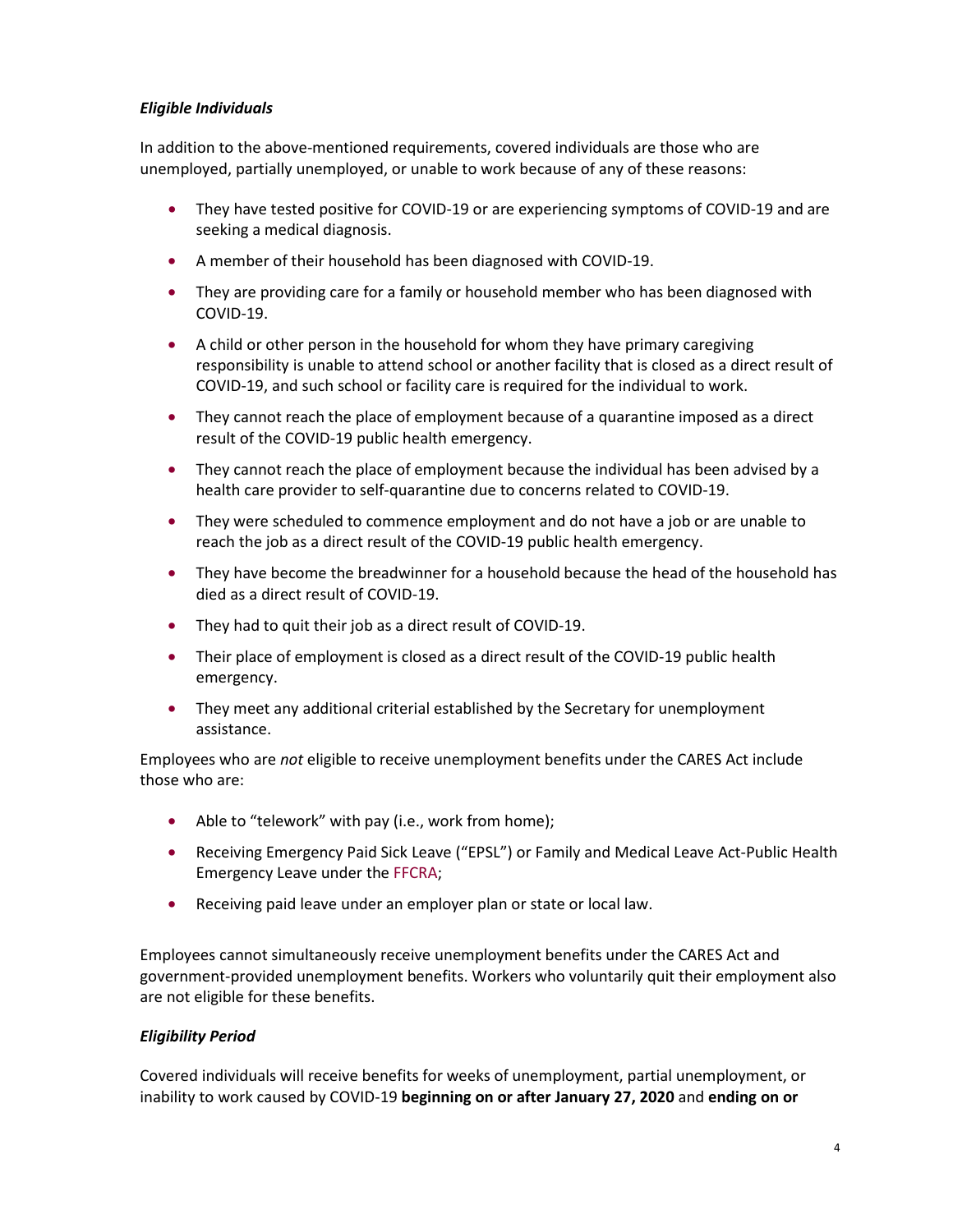**before December 31, 2020**, for as long as the unemployment, partial unemployment or inability to work caused by COVID-19 continues.

# *Benefit Amount*

Under the Act, the weekly benefit amount for most workers is equal to the amount authorized under the state law where the covered individual was employed. For workers not covered by a state law or for self-employed individuals, the weekly benefit is calculated under the Disaster Unemployment Assistance ("**DUA**") program already in place under federal law. **DUA** benefits are administered by the state but funded by the federal government. The minimum weekly benefit amount is the *average benefit amount defined by the state.*

The CARES Act also enhances unemployment compensation benefits for all eligible individuals whether eligible under the expansion in the CARES Act or under applicable state law.

• The enhanced benefits include an **additional \$600 per week** (even if this takes the employee above their pre-unemployment earnings level), the elimination of waiting periods (a measure many states already have taken), and an **additional 13 weeks of eligibility** for benefits (39 weeks in total). It is anticipated that these benefits will be carried out through agreements between each state and the federal government.

### *Short-Term Compensation Program for States*

The Act provides funding to support states that develop a "short-time compensation" program for employers that reduce hours in lieu of a layoff. Many states already have so-called "work share" programs that provide for partial unemployment benefits when employers apply hours reductions or partial furloughs in lieu of layoffs.

• Under such a program, employees whose hours have been reduced would receive pro-rated unemployment benefits. The federal government would fund 100% of the costs employers incur by retaining employees at reduced hours through **December 31, 2020**. This is intended to provide an incentive for employers to reduce employee hours in lieu of laying off employees. However, this provision does not apply to seasonal, temporary or intermittent employees.

# **RETIREMENT PLAN CHANGES**

### **Required Minimum Distribution (RMD) Waiver**

**Effective January 1, 2020**, Section 2203 of the CARES Act waives RMDs for defined contribution 403(b) plans and 401(k) plans for calendar year 2020. This waiver applies to several plans administered by Wespath, including (but not limited to): 403(b) plans: United Methodist Personal Investment Plan (UMPIP) and the defined contribution portion of the Clergy Retirement Security Program (CRSP); and the Horizon 401(k) Plan.

• The waiver applies to 2019 RMDs that are required to be made by April 1, 2020 (if the distribution was not already made in 2019), and to 2020 RMDs that would have been required to be made by April 1, 2021.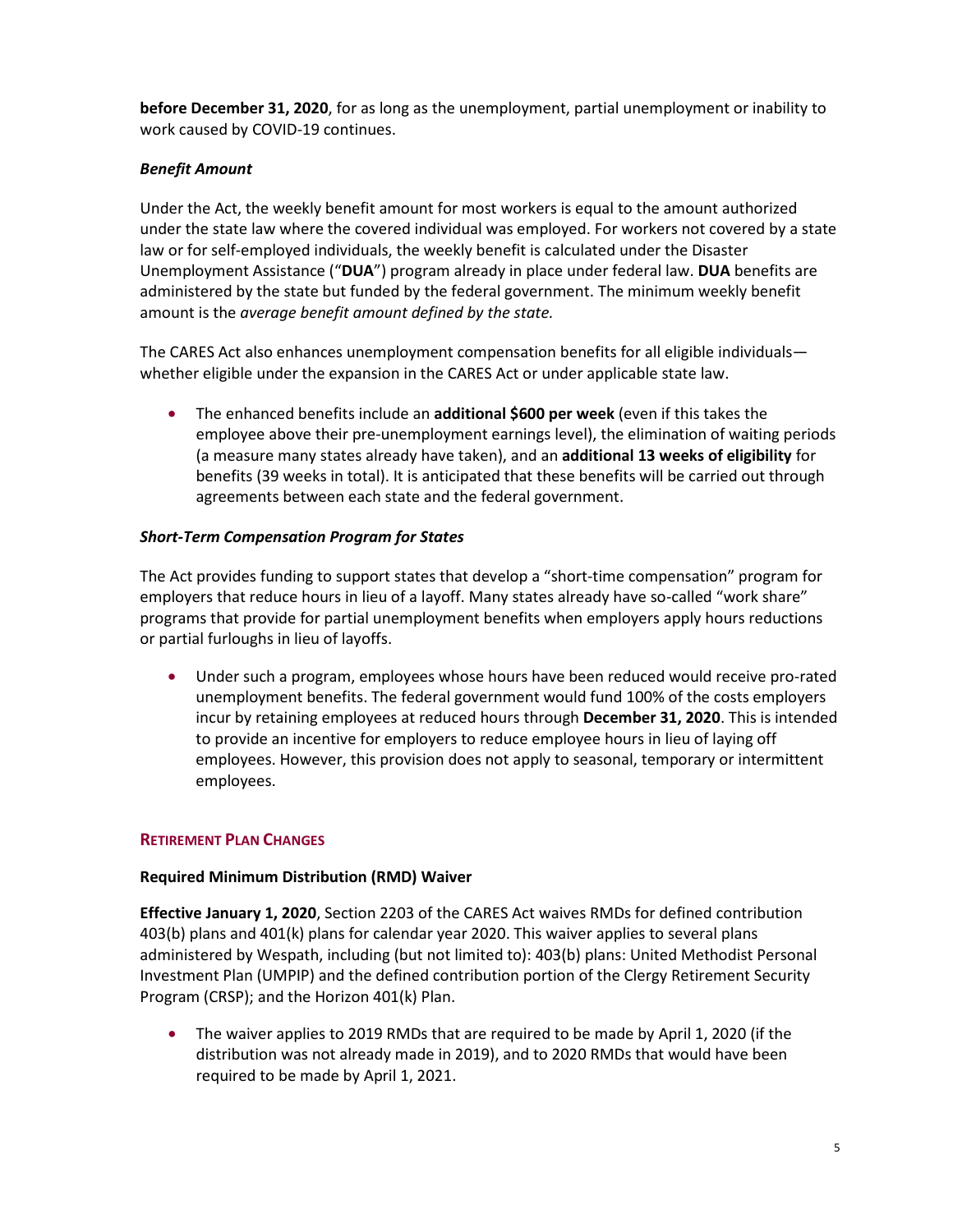For purposes of determining RMDs after 2020, an individual's required beginning date is determined without regard to this 2020 waiver. This means that starting January 1, 2021, the pre-COVID rules will apply again.

• For purposes of determining the 5-year and 10-year distribution periods which apply to certain beneficiaries of inherited accounts: these periods will be determined *without regard to calendar year 2020*. For that purpose, 2020 will in essence be a "skipped year."

### **Coronavirus-Related Distributions**

Section 2202(a) of CARES creates a new category of in-service distribution, called a "**coronavirusrelated distribution**." This special distribution is available to "**qualified individuals**" (defined below).

• A coronavirus-related distribution is exempt from the 10% penalty tax on early distributions from retirement plans. Such a distribution is limited to \$100,000 for the 2020 tax year, and is made from a 401(a) plan, 403(b) plan, or individual retirement account (IRA). The distribution must be made **between January 1 and December 31, 2020** to a qualified individual.

### A **qualified individual** is an individual who:

- Is diagnosed with COVID-19 by a test approved by the Centers for Disease Control and Prevention (CDC); or
- Has a spouse or dependent diagnosed with COVID-19 by a test approved by the CDC; or
- Experiences adverse financial consequences as a result of being:
	- Quarantined, furloughed or laid off or having work hours reduced due to COVID-19,
	- Unable to work due to lack of child care due to COVID-19,
	- Unable to work due to closing or reducing hours of a business owned or operated by the individual due to COVID-19, or
	- Subject to other factors as determined by the Secretary of the Treasury in the regulations.

Importantly, the plan administrator, e.g., Wespath, may rely on a participant's certification that one of the above conditions is satisfied in determining whether a distribution is a coronavirus-related distribution. Additional documentation (such as a physician's notice) is not required.

Coronavirus-related distributions are not treated as eligible rollover distributions; therefore, mandatory withholding does not apply and a special tax notice is not required.

Unless a participant elects otherwise, a coronavirus-related distribution from the individual's retirement account will be *taxable* to the participant over three years. In addition, a participant who receives a coronavirus-related distribution may repay the distribution in one or more contributions to any eligible retirement plan to which a rollover contribution can be made (such as their UMPIP account) within three years of the 2020 distribution. The repayment will be treated for tax purposes as a direct rollover made within 60 days of distribution. (If the repayment is made to an IRA, it will be treated as a trustee-to-trustee transfer.)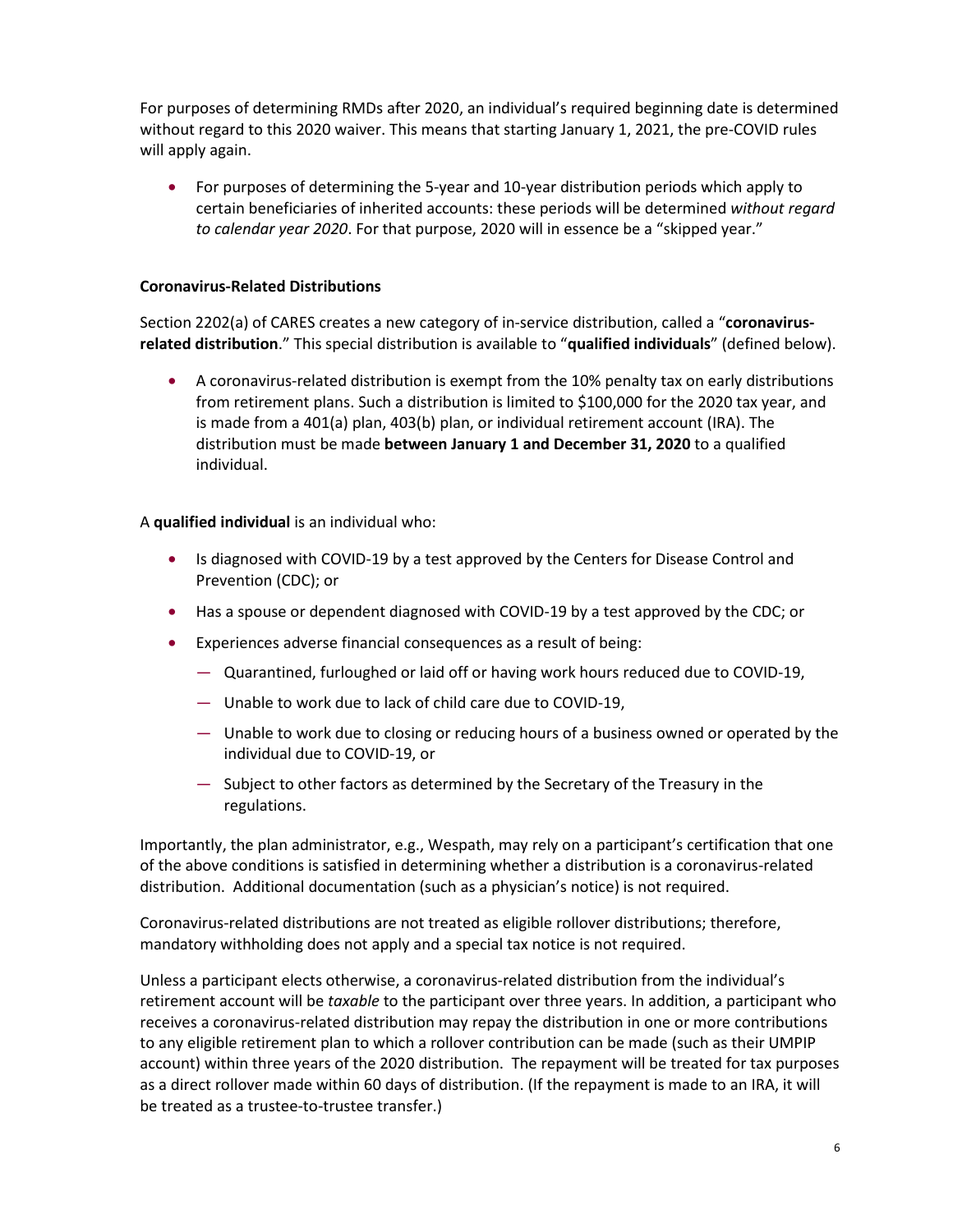• It appears to be optional for defined contribution plans to expand the circumstances under which in-service distributions may be obtained. However, for plans that choose not to expand availability of in-service distributions, any in-service distributions permitted by the plan will qualify as coronavirus-related distributions if the requirements above are satisfied. Wespath is studying whether these distributions could be made available through its UMPIP and Horizon plans.

### **Plan Loan Rule Changes—Increased Limits, Extended Payback Period**

Section 2202(b) of CARES would allow 401(a) plans (like Horizon) and 403(b) plans (like UMPIP) to be amended to increase the limits for plan loans to a **qualified individual** (as defined above) during the 180-day period **beginning on March 27**.

- The Act increases the maximum loan amount to **\$100,000** (currently \$50,000).
- The Act permits loans **up to 100%** (currently 50%) of the value of the participant's account.

CARES also extends repayment due dates for a **qualified individual** with an outstanding loan under a retirement plan. This optional repayment extension can be applied to an existing loan or a loan taken after March 27.

- The due dates for loan repayments otherwise due during the period **from March 27 through December 31, 2020** are delayed one year. Subsequent repayments of the loan must be adjusted to reflect the delayed due date and any interest accruing during such delay. These delays are disregarded for purposes of determining compliance with the five year term limit for plan loans.
- The loan rule changes that temporarily increases the amount of available loans appears to be *optional* for plans.
- The loan rule that extends repayment dates of outstanding loans appears to be *mandatory*.

The IRS will need to issue guidance for plan sponsors quickly. Wespath will watch for such guidance from the IRS, and is considering the feasibility of these optional retirement plan loans provisions. We will publish more guidance soon.

# **GROUP HEALTH PLAN CHANGES**

The CARES Act makes several changes to what can be paid from certain health plans.

### **Telehealth Safe Harbor**

CARES Section 3701 permits "high-deductible health plans" (HDHP) within the meaning of Code §223 (regarding health savings accounts [HSAs]) to cover telehealth ("telemedicine") and other remote care services without a deductible. The amendment takes effect on **March 27, 2020** and applies to plan years beginning on or before December 31, 2021 (i.e., **2020 and 2021 plan years** for HealthFlex's HDHPs).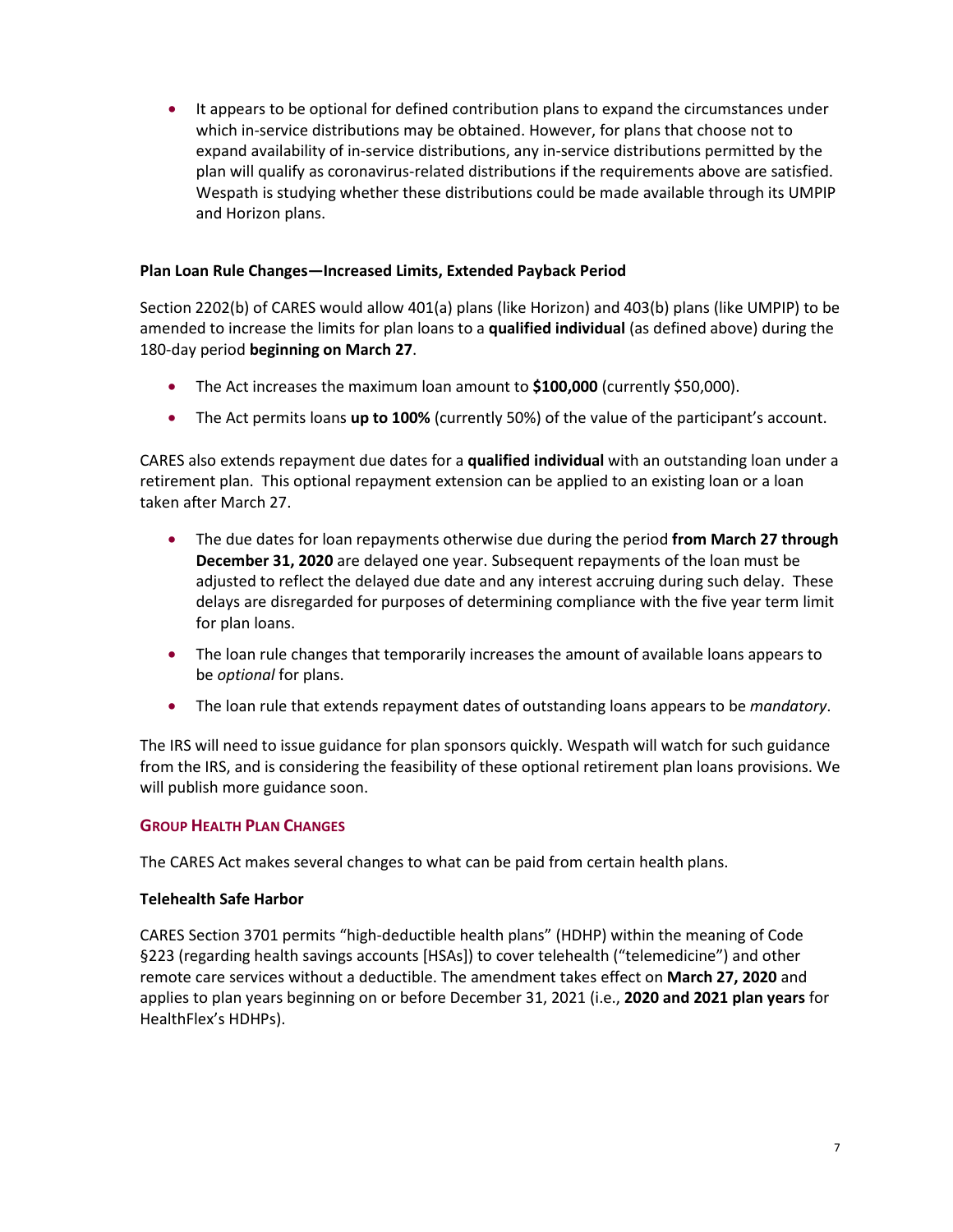#### **Over-the-Counter Drugs and Feminine Products**

Section 3702 of CARES replaces language in Code §105, §106, §220 and §223 that required medicine or drugs to be *prescribed* in order to be qualified for payment by a health reimbursement account (HRA), a flexible spending account (FSA), an Archer MSA, or an HSA. The new language effectively deletes this requirement, so over-the-counter medicine and drugs including those needed in quarantine and social distancing, may be paid from or reimbursed by HRAs, MSAs, HSAs and health FSAs, without a prescription from a doctor. The Act also adds feminine and menstrual products to the category of expenses that are treated as paid-for medical care amounts. These changes are effective for amounts paid or expenses incurred **after December 31, 2019**.

Wespath is determining how these changes will affect coverage under HealthFlex's health FSAs, HRAs and HSAs.

### **Coverage of Vaccines**

CARES Section 3203 is designed to smooth the way for payment of vaccines for COVID-19 when they are developed. Essentially "any qualifying coronavirus preventive service" will be treated as "preventive" care that group health plans will have to cover at no cost.

### **ASSISTANCE FOR EMPLOYERS**

The CARES Act includes provisions related to employment (payroll) taxes that are intended to encourage employers to retain employees and to smooth cash flow concerns related to the timing of remitting payroll taxes to the IRS. The Act also includes expanded loans through the Small Business Administration (SBA) for employers, including nonprofits and churches.

### **Employer May Delay Payroll Taxes**

CARES creates a "payroll tax deferral period" (Section 2302 of the Act) running from **March 27 through December 31, 2020**. Employers (and self-employed individuals as explained below) may defer payment of the "employer share" of the Social Security tax they otherwise are responsible for paying to the federal government with respect to their employees. Employers generally are responsible for paying 6.2% Social Security tax on employee wages, typically quarterly with the filing of a Form 941. This CARES Act deferral does not excuse employers from continuing to remit other tax withholdings to the IRS, e.g., federal income taxes and Medicare taxes. *For church employers: this is generally limited to Social Security taxes on the wages of lay (non-clergy) employees.*

- It is important to understand that *this is not a payroll tax holiday, but a postponement*. The 2020 taxes deferred must be paid in the following two years (2021 and 2022). This in intended to allow employers to spread these payroll tax costs over time, which may free up existing cash and other assets to continue to fund essential operations, pay wages, and provide employee benefits.
- The deferred payroll taxes must be paid over the following two years: half of the amount must be paid to the IRS by **December 31, 2021;** the other half by **December 31, 2022**.

**Important Note:** This payroll tax deferral program will not be available to any organization that has had a Payroll Protection Program (PPP) loan (explained below) forgiven. *Until further guidance is issued, the safest course would be to refrain from deferring payroll taxes, if the organization will be seeking to obtain a Payroll Protection Program loan and have it forgiven.*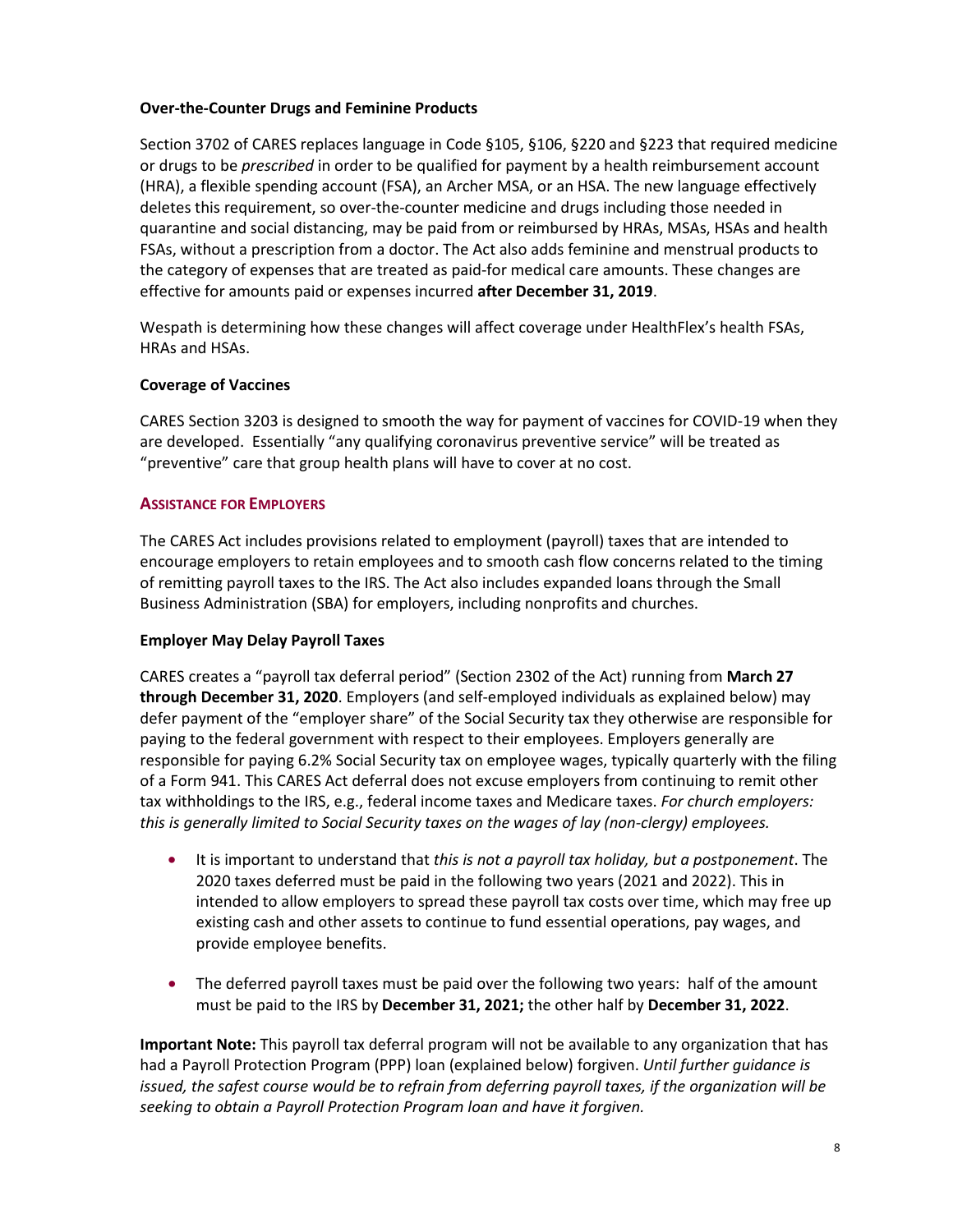CARES also allows self-employed individuals to defer payment of part of the Social Security taxes they would otherwise owe the IRS. By statute, clergy are considered self-employed for employment tax purposes, generally paying self-employment (**SECA**) taxes instead of sharing the payment of Social Security taxes with their employer. This provision in CARES would allow clergy to defer paying the employer portion of Social Security taxes (6.2%) but they would still have to timely pay the employee share (also 6.2%) of Social Security taxes as part of their SECA tax payments. The deferred Social Security self-employment taxes must be paid over the following two years, with half of the amount required to be paid by **December 31, 2021** and the other half by **December 31, 2022**.

# **Employee Retention Credit**

### *Summary*

Employers, including tax-exempt employers, can receive a refundable credit against "**applicable employment taxes**" of **up to \$5,000 per employee** in 2020.

- *Employers with 100 or fewer full-time employees (measured by average employment in 2019):* This credit applies if the employer fully or partially suspends operations due to an order from a government authority or if the employer experiences a decline in revenue for any calendar quarter in 2020 of 50% or more compared to the same calendar quarter in 2019. All "**qualified wages**" count toward this credit, whether employees are working or not.
- *Employers with more than 100 full-time employees (measured by average employment in* 2019): The same conditions apply as for employers with 100 or fewer employees described above, but the credit only applies to **qualified wages** paid to employees who are not working.

# *Credit Amount*

- 50% of **qualified wages** (see bullets below) paid to an employee **on or after March 13, 2020 (and before January 1, 2021)** in each calendar quarter, **up to a total of \$10,000** per employee for all quarters. (50% of \$10,000 = maximum credit of \$5,000/employee for the year)
- The credit is applied against an employer's **applicable employment taxes** (see bullets below) for each calendar quarter, with any excess *refunded* to the employer (it is a fully refundable credit).

# *Qualified Wages*

- For employers with *more than 100* full-time employees on average during 2019, **qualified wages** are those paid to employees not providing services due to a COVID-19-related suspension of operations or significant decline in gross receipts
- For employers with *100 or fewer* full-time employees on average during 2019, **qualified wages** are those paid to any employee, whether working or not
- Wages are only included if paid during the period from **March 13, 2020 through December 31, 2020**.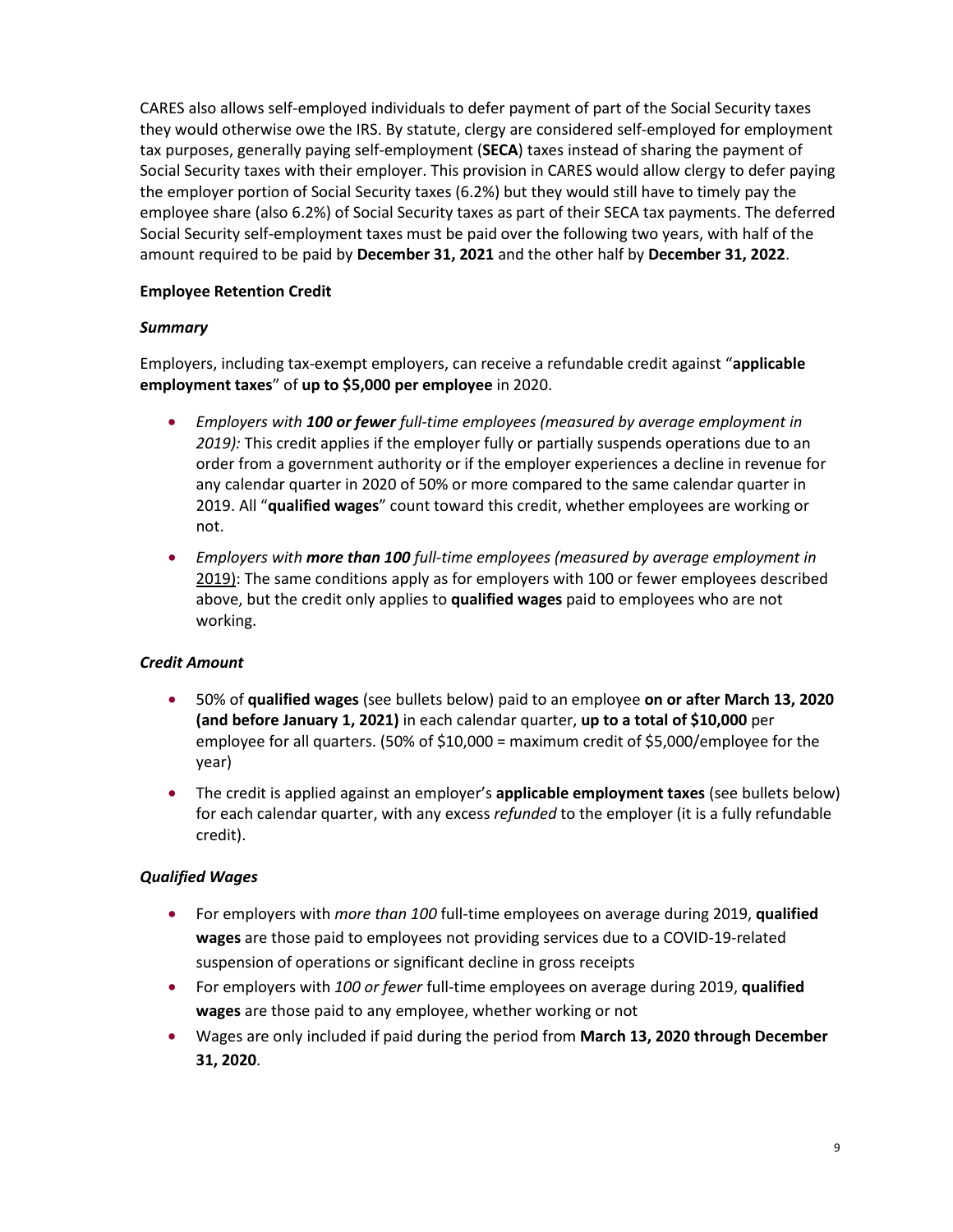- Qualified wages does not include payments made under Section 7001 or 7003 of the **[Families First Coronavirus Response Act](https://www.wespath.org/wespath.org/media/Coronavirus/FFCRA-3-23-2020.pdf)** ("FFCRA") (required paid sick leave or required paid family leave).
- **Qualified wages** also includes the pro-rata portion of the employer's qualified health plan expenses to the extent such amounts are excluded from an employee's gross income and properly allocated to those employees with qualified wages.
- Wages included are those defined in Internal Revenue Code ("Code") §3121(a) and compensation defined in Code §3231(e).
	- *Note about Clergy*: Service performed by ministers (clergy) in the exercise of their ministry is excluded from the definition of employment in Code §3121.

# *Applicable Employment Taxes*

These employment taxes include the "employer portion" of Social Security taxes (Code §3111(a)), which generally is 6.2% of an employee's wages, reduced by any of the following credits received by an employer:

- Employment of qualified veterans under Code Section 3111(e)
- Research expenditures of qualified small businesses under Code Section 3111(f)
- Required paid sick leave under Section 7001 of the FFCRA
- Required paid family leave under Section 7003 of the FFCRA

# *Eligible Employer*

An eligible employer is defined as an employer (including a tax-exempt employer) carrying on trade or business during calendar year 2020 that experiences a full or partial suspension of operations due to orders from a government authority limiting commerce due to COVID-19, or that experiences a significant decline (more than 50%) in gross receipts when compared to the same quarter in the previous year.

- All persons treated as a single employer under Code Section 52(a) or (b), or Code Section 414(m) or (o) are treated as one employer.
	- *Church Employers:* Organizations eligible to participate in a church plan, like Wespath's employee benefit plans or an annual conference's benefit plan, are treated as a single employer only under Code §414(c), so this rule should not apply to such organizations.
- Employers receiving a Paycheck Protection Program loan (described below under Small Business Provisions) are not eligible for this credit.

The credit no longer may be claimed when the full \$10,000 per employee qualified wage maximum is reached, or when an employer's gross receipts for a quarter in 2020 are greater than 80% of the gross receipts for the same calendar quarter in 2019.

The IRS likely will quickly issue guidance with more detail about how these payroll tax provisions work and new forms accounting for these changes. Wespath will provide an update when available.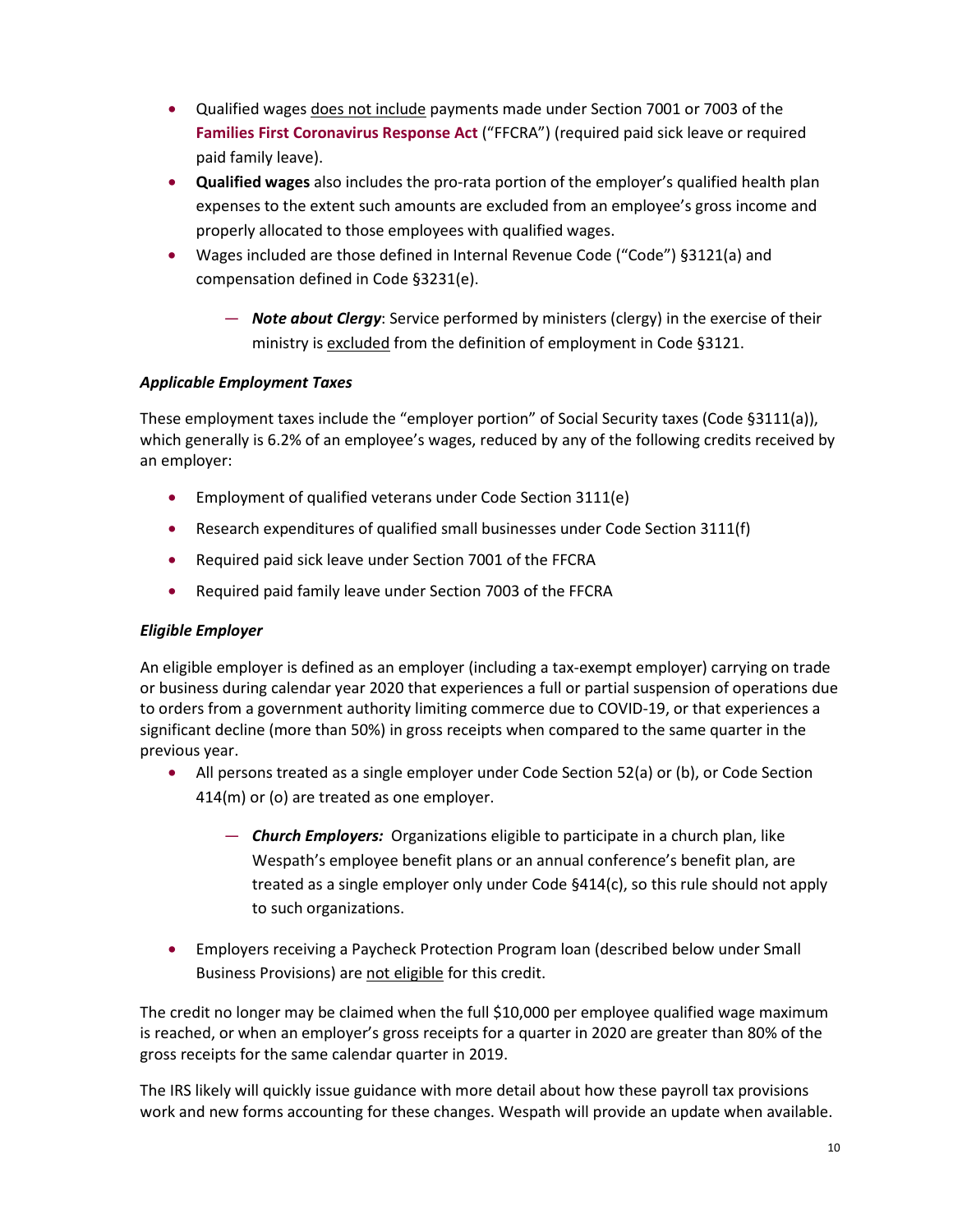#### **SMALL BUSINESS PROVISIONS**

#### **Paycheck Protection Program ("PPP")**

#### *Executive Summary*

The PPP loan program is designed to keep small businesses, including qualifying non-profit organizations, afloat during mandated Coronavirus Disease 2019 ("COVID-19") related closures.

This new loan program is based on the existing general business loan program of the Small Business Administration ("**SBA**") and will make potentially *forgivable* loans available to qualifying small businesses. The loan program is known as the "7(a)" program and is not based on the SBA disaster loan program.

Additional detail will be provided as the SBA drafts implementing regulations, which the CARES Act requires to occur within 15 days. *Because the SBA is not generally familiar with churches, the Church Alliance is engaging with the SBA to help them better understand the unique aspects of church employers.*

#### *Eligibility*

Most non-profit organizations that generally have less than 500 employees are eligible to apply. Some non-profit organizations with more than 500 employees may qualify under certain circumstances.

In evaluating eligibility for such loans, lenders are to consider:

- 1. Whether the borrower was operational on February 15, 2020, and
- 2. Whether the borrower was paying salaries and payroll taxes on independent contractors at that time.

The SBA affiliation rules will be applied to non-profit organizations in the same way as they are applied to small businesses. Under these rules, generally the SBA considers whether organizations control or are controlled by another organization.

• **Note about Church Employers:** The Church Alliance intends to submit a comment letter to help the SBA understand the unique nature of churches and church-associated organizations and the nature of their control by or association with one another.

### *Borrowing Limits*

The CARES Act appropriated \$349 billion for loans under this program. The maximum PPP loan available to any company, including tax-exempt organizations, is the le**sser of \$10 million or 2.5 times the average monthly payroll costs of the company** over the year prior to the making of the loan, excluding any annual compensation above \$100,000 for any person, prorated for February 15 through June 30, 2020.

• **Note:** Under the CARES Act, PPP "payroll costs" include payments for vacation, parental, family, medical, and sick leave; allowances for dismissal or separation; group health care benefits (including insurance premiums) and health care stipends in certain annual conferences; retirement benefits; and state or local tax assessed on the compensation of employees, as well as payments of any compensation to an independent contractor that are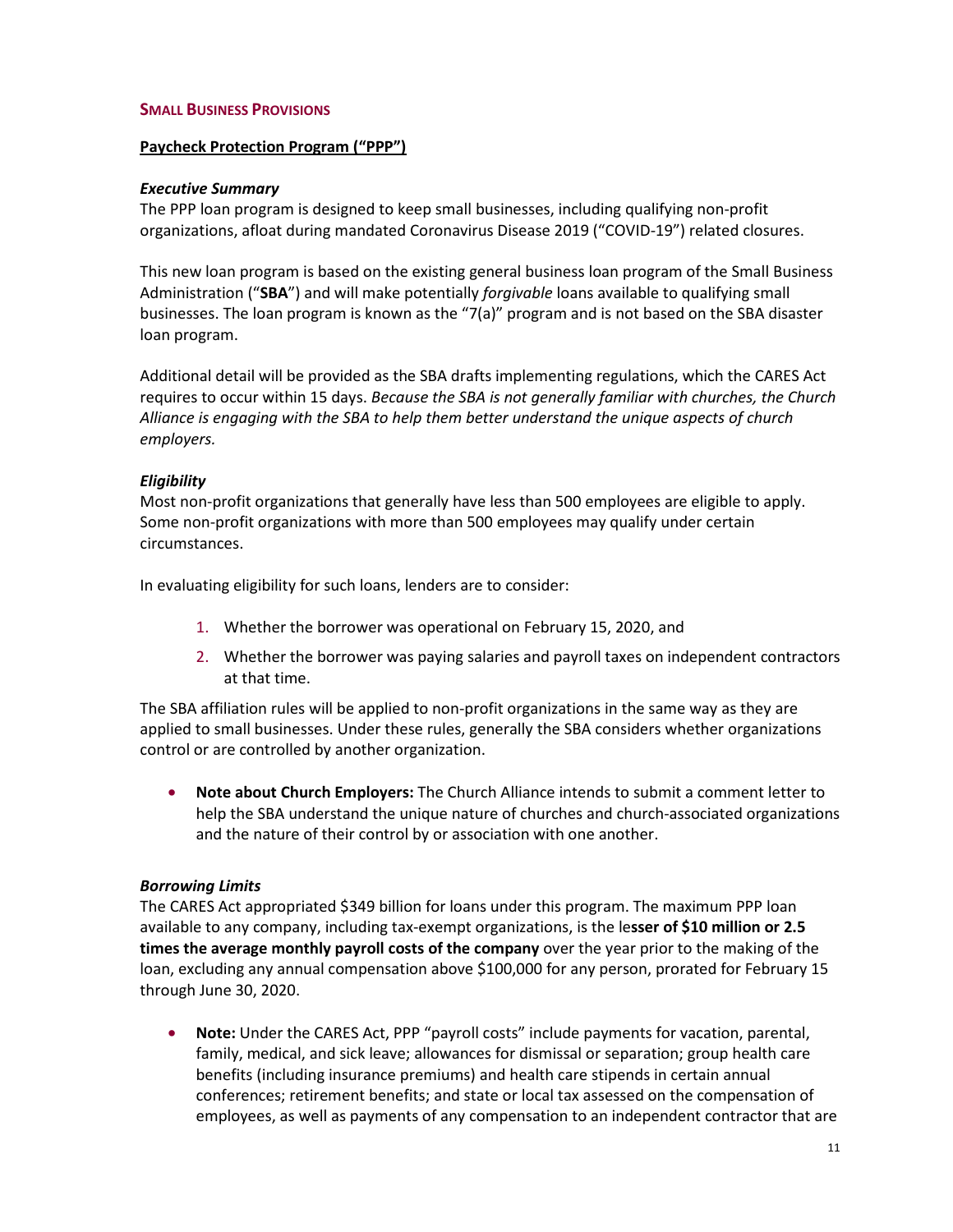wages, income, earnings from self-employment or similar compensation (which would appear to include clergy compensation).

# *Use of Proceeds*

PPP loan proceeds may be used for:

- Payroll costs, excluding the prorated portion of any compensation above \$100,000 per year for any person
- Mortgage interest and rent payments
- Utilities
- Interest on debt that existed as of February 15, 2020

### *Terms*

PPP loans bear interest at a maximum rate of 4% and mature no later than 10 years after determination of the amount, if any, to be forgiven. Payments under PPP loans may be deferred for 6–12 months. The SBA is directed to issue guidance on the terms of this deferral. PPP loans have no collateral, i.e., they are not secured loans, or personal-guarantee requirements. Though PPP loans are not mortgages or secured by church property, local churches should consult their annual conferences regarding applicable conference policies.

### *Loan Forgiveness*

PPP loans can be forgiven to the extent that the loan proceeds have been used for the following costs incurred and payments made during the eight-week period after the loan is made:

- Payroll costs, excluding the prorated portion of any compensation above \$100,000 per year for any person
- Mortgage interest (but not prepayments or principal payments) and rent payments, on mortgages and leases in existence before February 15, 2020
- Certain utilities, including electricity, gas, water, transportation, and phone and Internet access for service that began before February 15, 2020

### *Caveats:*

- The amount forgiven is reduced based on failure to maintain the average number of fulltime equivalent employees versus the period from either February 15, 2019, through June 30, 2019, or January 1, 2020, through February 29, 2020, as selected by the borrower. The loans are intended to preserve employment of the company's staff.
- The amount forgiven is also reduced to the extent that compensation for any individual making less than \$100,000 per year is reduced by more than 25% measured against the most recent full quarter.
- Reductions in the number of employees or compensation occurring between February 15, 2020, and 30 days after enactment of the CARES Act (i.e., April 26, 2020) will generally be ignored to the extent reversed by June 30, 2020.

# *Churches*

Under the language of the CARES Act, *there is no exclusion for churches and other religious organizations* (collectively referred to herein as "religious organizations"). According to information from Sen. James Lankford's office, it is the intent of Congress that religious organizations may participate in this loan program, and that intent is included in an [FAQ](https://www.rubio.senate.gov/public/_cache/files/ac3081f6-14ae-4e6f-9197-172ede28badd/71AB6CB05A08E369E0D488A80B3874A5.faqs---paycheck-protection-program-faqs-for-small-businesses.pdf) from Senator Marco Rubio. It is unclear at this time whether participation in this program may result in the borrower being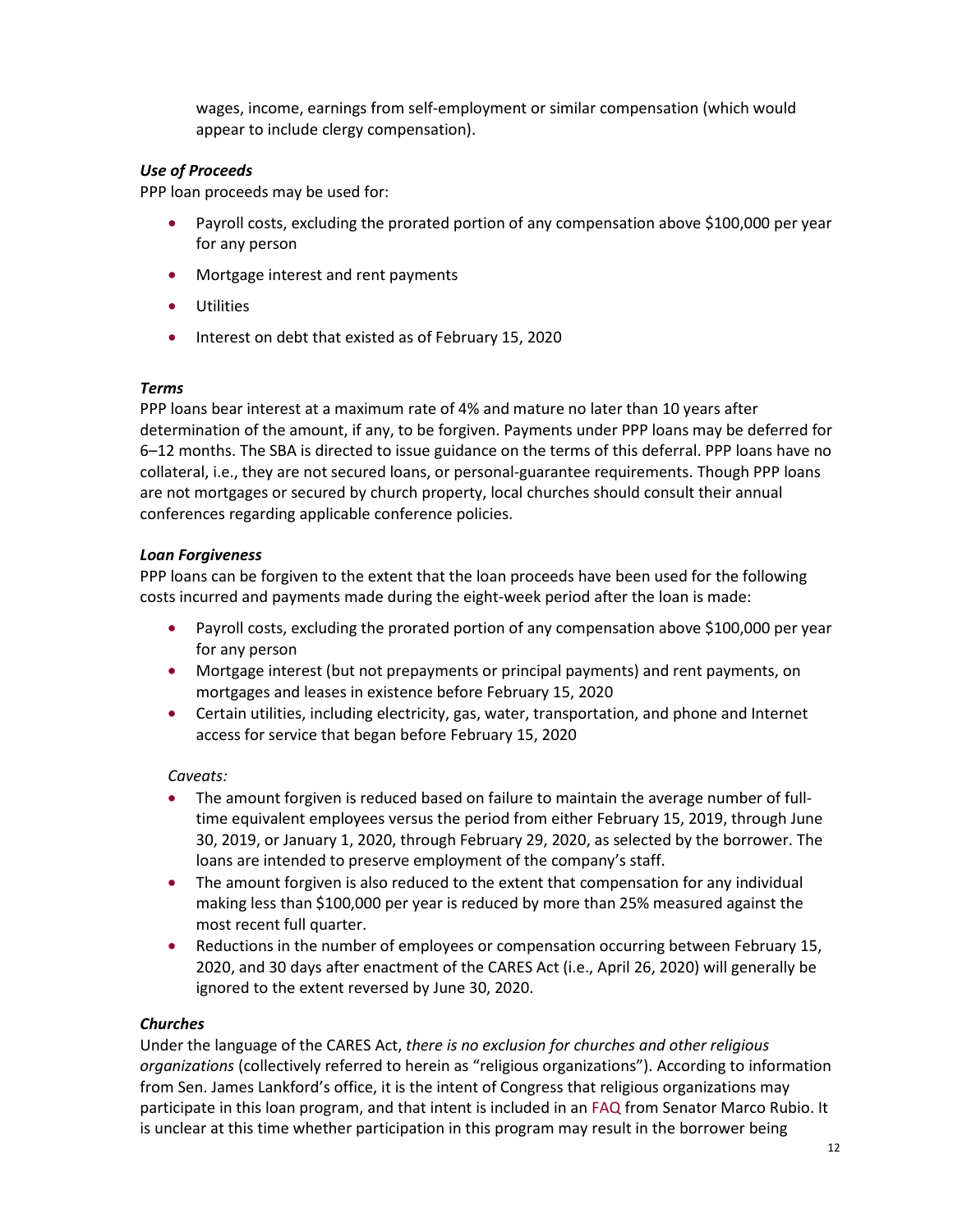considered a *recipient of federal funds*, which may cause the borrower to be subject to federal laws to which it would otherwise not be subject. *Being considered a recipient of federal funds may have significant implications for a religious organization.*

**The Church Alliance will be advocating with the SBA to make this program as beneficial as possible for religious organizations, including federal funds recipient designation and affiliation determinations.** 

### **PROVISIONS TO SUPPORT CHARITIES**

The CARES Act encourages individuals, families, and corporations to continue to contribute to churches and other charitable organizations.

### **Allowance of Partial Above-the-Line Deduction for Charitable Contributions**

Section 2204 of the Act permits taxpayers to deduct **up to \$300** of cash contributions, whether they itemize their deductions or not. It creates a new "above-the-line" deduction for all taxpayers who contribute to religious, charitable and educational organizations (i.e., for taxpayers who take the standard deduction). This deduction will permit these taxpayers to deduct up to \$300 of annual monetary contributions. This is applicable for tax years beginning after 2019, and does not sunset after 2020 like the increased limits described below.

### **Modification of Limitations on Charitable Contributions during 2020**

Section 2205 of CARES increases the limitations on deductions for charitable contributions by individuals who itemize, as well as corporations. Such cash contributions must be made during 2020. This provision does not extend the due date of the 2020 tax return.

- For individuals, the 50%-of-adjusted-gross-income limitation is suspended for 2020.
- For corporations, the 10% limitation is increased to 25% of taxable income. This provision also increases the limitation on deductions for contributions of food inventory from 15% to 25% during 2020.

### **OTHER PROVISIONS OF INTEREST**

### **Student Loan Relief**

### *Temporary Relief for Federal Student Loan Borrowers*

Section 3513 of the Act requires the Secretary of Education to defer student loan payments, principal, and interest for 6 months, **through September 30, 2020**, without penalty to the borrower for all federally owned student loans. No interest will accrue during this period, and the borrower will be treated as if payments were made for purposes of loan forgiveness and loan rehabilitation programs. Collection activity on such loans also must cease until September 30, 2020. Borrowers have the option to continue to pay principal on their student loans during this period.

The CARES Act requires notices to be provided to borrowers about the deferral period. It also requires notices to be issued beginning on August 1, 2020 about resumption of payment obligations and options with respect to such obligations.